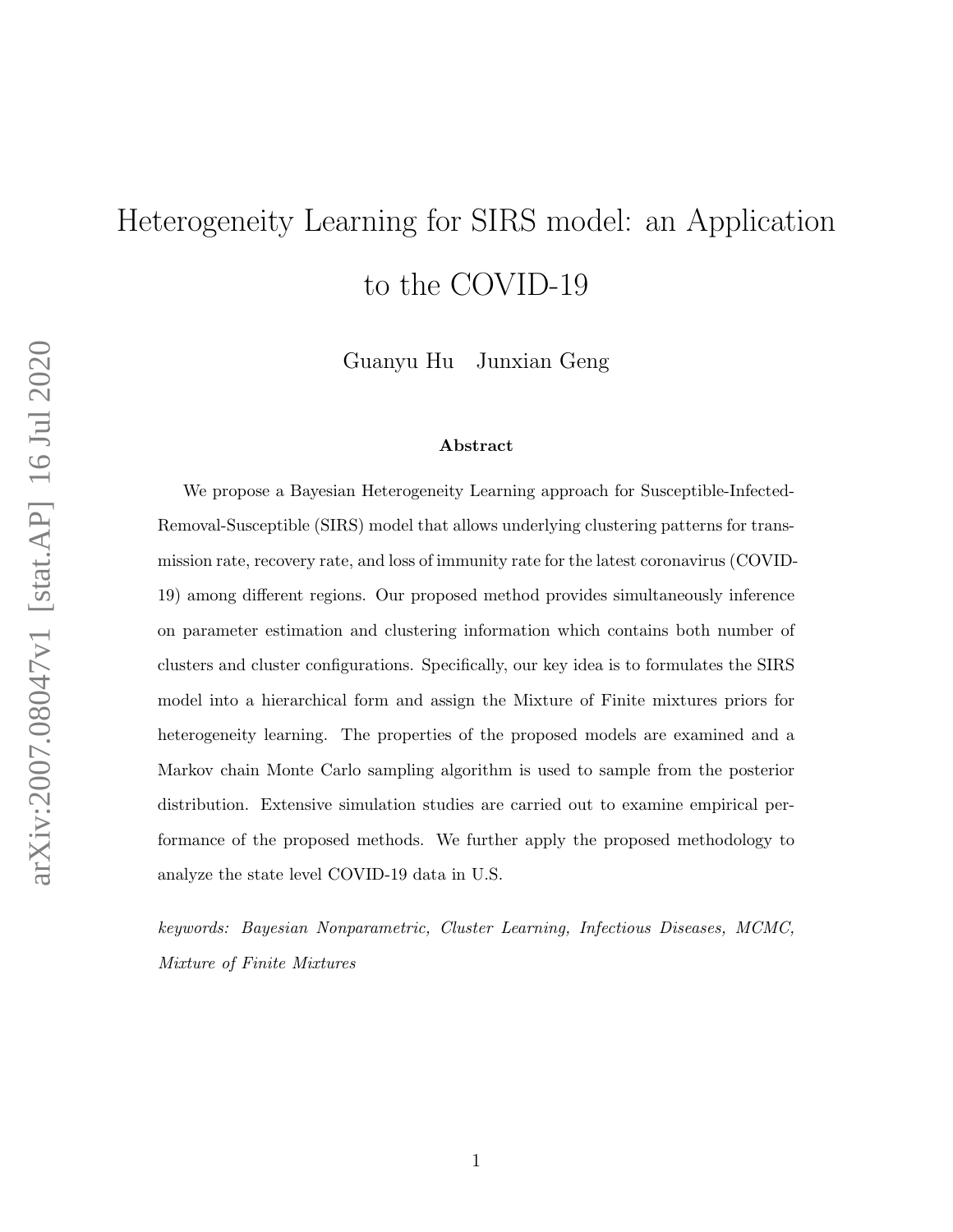## 1 Introduction

The Coronavirus Disease 2019 (COVID-19) has created a profound public health emergency around world. It has become an epidemic with more than 5,000,000 confirmed infections worldwide as on May 21 2020. The spreading speed of COVID-19 which is caused by a new coronavirus is faster than severe acute respiratory syndrome (SARS) and Middle East respiratory syndrome (MERS). Recently, the risk of COVID-19 has been a significant public-health concern and people pay more attention on precise and timely estimates and predictions of COVID-19. The Susceptible-Infectious-Recovered (SIR) model and its variation approaches, such as Susceptible-Infected-Removal-Susceptible (SIRS) [\(Kermack and McKendrick,](#page-19-0) [1932,](#page-19-0) [1933\)](#page-19-1) and Susceptible-Exposed-Infected-Removal (SEIR) model [\(Hethcote,](#page-18-0) [2000\)](#page-18-0), have been widely discussed to study the dynamical evolution of an infectious disease in a certain region. There are rich literatures producing early results on COVID-19 based on SIR model and its variations [\(Wu et al.,](#page-20-0) [2020;](#page-20-0) [Read et al.,](#page-19-2) [2020;](#page-19-2) [Tang et al.,](#page-20-1) [2020\)](#page-20-1). From statistician's perspectives, building a time-varying model under SIR and its variations is also fully discussed for COVID-19 [\(Chen et al.,](#page-18-1) [2020;](#page-18-1) [Sun et al.,](#page-20-2) [2020;](#page-20-2) [Jo et al.,](#page-19-3) [2020\)](#page-19-3). In most existing literature, people focus more on dynamic regimes of the SIR models for COVID-19. They lack discussions on heterogeneity pattern of COVID-19 among different regions.

The aim of this paper is to propose a new hierarchical SIRS model for detecting heterogeneity pattern of COVID-19 among different regions under a Bayesian framework. Bayesian nonparametric methods such as Dirichlet process (DP) offer choices to do simultaneously inference on parameters' estimation and parameters' heterogeneity information which contains the number of clusters and clustering configurations. Compared with existing approaches such as finite mixtures models, Bayesian nonparametric approach does not need to pre-specify the number of clusters, which provides probabilistic framework for simultaneous inference of the number of clusters and the clustering labels. [Miller and Harrison](#page-19-4) [\(2013\)](#page-19-4) points out that the estimation of the number of clusters under Dirichlet process mixture (DPM) model is inconsistent which will produce extremely small clusters. One remedy for over-clustering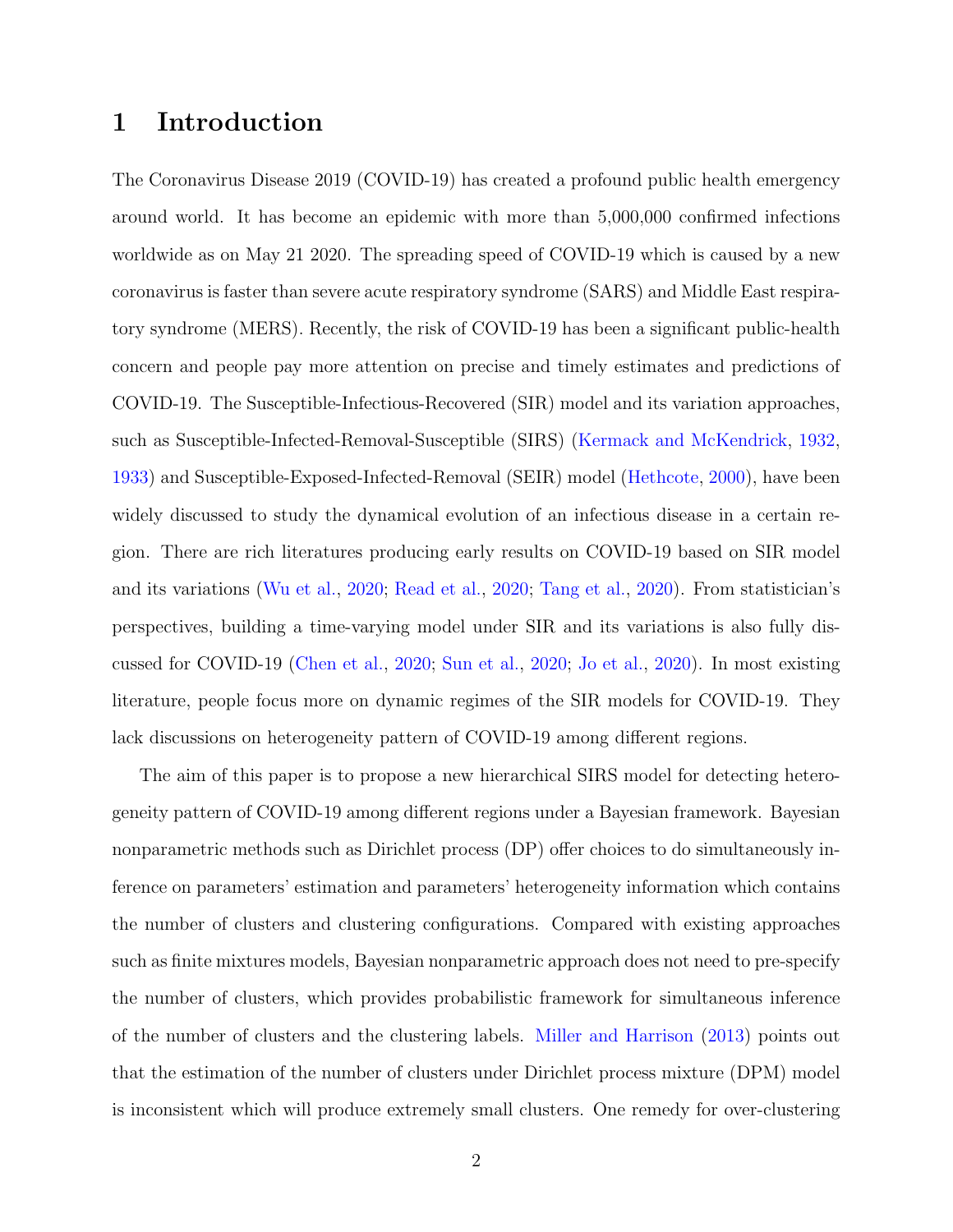problem under DPM is mixture of finite mixtures model (MFM) [\(Miller and Harrison,](#page-19-5) [2018\)](#page-19-5). The clustering properties of MFM are fully discussed in [Miller and Harrison](#page-19-5) [\(2018\)](#page-19-5); [Geng](#page-18-2) [et al.](#page-18-2) [\(2019\)](#page-18-2) and it has been widely applied in different areas such as regional economics [\(Hu](#page-19-6) [et al.,](#page-19-6) [2020\)](#page-19-6), environmental science [\(Geng et al.,](#page-18-3) [2019\)](#page-18-3), and social science [\(Geng et al.,](#page-18-2) [2019\)](#page-18-2). Thus, the key idea of this paper is to assign MFM priors on different parameters of the SIRS model to capture the heterogeneity of parameters among different regions. The contribution of this paper are two-fold. First, we formulate a Bayesian heterogeneity learning model for SIRS under MFM. To our best knowledge, this is the first time when MFM is applied into epidemiology models such as SIRS. Our proposed Bayesian approach successfully captures the heterogeneity of three different parameters under the SIRS model among different regions while also considering uncertainty in estimation of the number of clusters. Several interesting findings based on our proposed method are discovered for COVID-19 data in US.

This paper is organized as follows. Section [2](#page-2-0) presents the motivating data we analyze. We discuss our proposed Bayesian hierarchical model for heterogeneity learning under SIRS model framework in Section [3.](#page-3-0) The performance of our proposed method is illustrated via simulation studies in Section [4.](#page-12-0) Section [5](#page-14-0) is devoted to the analysis of state level COVID-19 data in U.S. A brief discussion is presented in Section [6.](#page-17-0)

# <span id="page-2-0"></span>2 Motivating Data

Our motivating data comes from the COVID tracking project [https://covidtracking.](https://covidtracking.com) [com](https://covidtracking.com). State Level COVID-19 Data are recorded for the 50 states plus Washington, DC. For simplicity, we refer to them as "51 states" in the rest of this paper. Up to June 10th, 2020, United States totally confirmed 2,043,031 cases. 114,533 people died because of COVID-19, and 607,279 people are recovered from COVID-19. The fatality rate of COVID-19 is 5.6%.

Figure [1](#page-3-1) shows state level confirmed numbers, death numbers, incident rate, and mortality rate. We can see that New York state has the highest confirmed number, death numbers,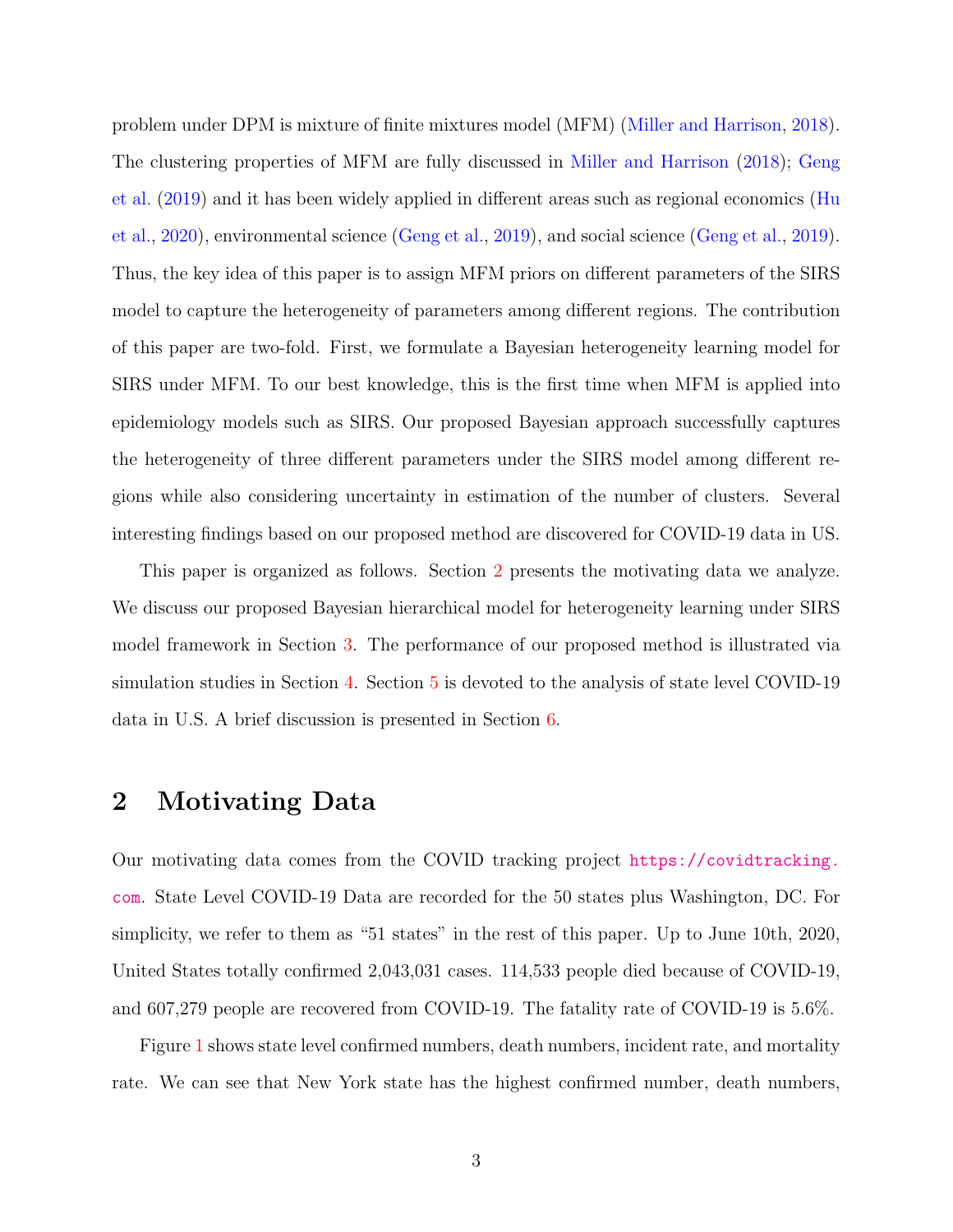<span id="page-3-1"></span>

Figure 1: Exploratory Analysis of COVID-19 on June 10th

and incident rate; Connecticut has the highest mortality rate among 51 states; Montana has the least confirmed number; Alaska has the least death number; the incident rate of Hawaii is lowest among 51 states; and Texas has the lowest mortality rate.

# <span id="page-3-0"></span>3 Method

#### 3.1 SIRS Model

Compartment epidemic models are widely used to study infectious disease which spreads through human populations across a large region. SIR model [\(Kermack and McKendrick,](#page-19-7) [1927\)](#page-19-7) has been universally discussed for analyzing the dynamical evolution of an infectious disease in a large population. SIR model is extended to SIRS model for imperfect immunity situation [\(Kermack and McKendrick,](#page-19-0) [1932,](#page-19-0) [1933\)](#page-19-1). For a given time  $t$ , a fixed population can be split into three compartments:  $S(t)$ ,  $I(t)$ , and  $R(t)$ , which denotes the number of susceptibles, the number of infectious, and the number of "recovereds" (which includes deaths), respectively. The dynamical process of SIRS model can be written as following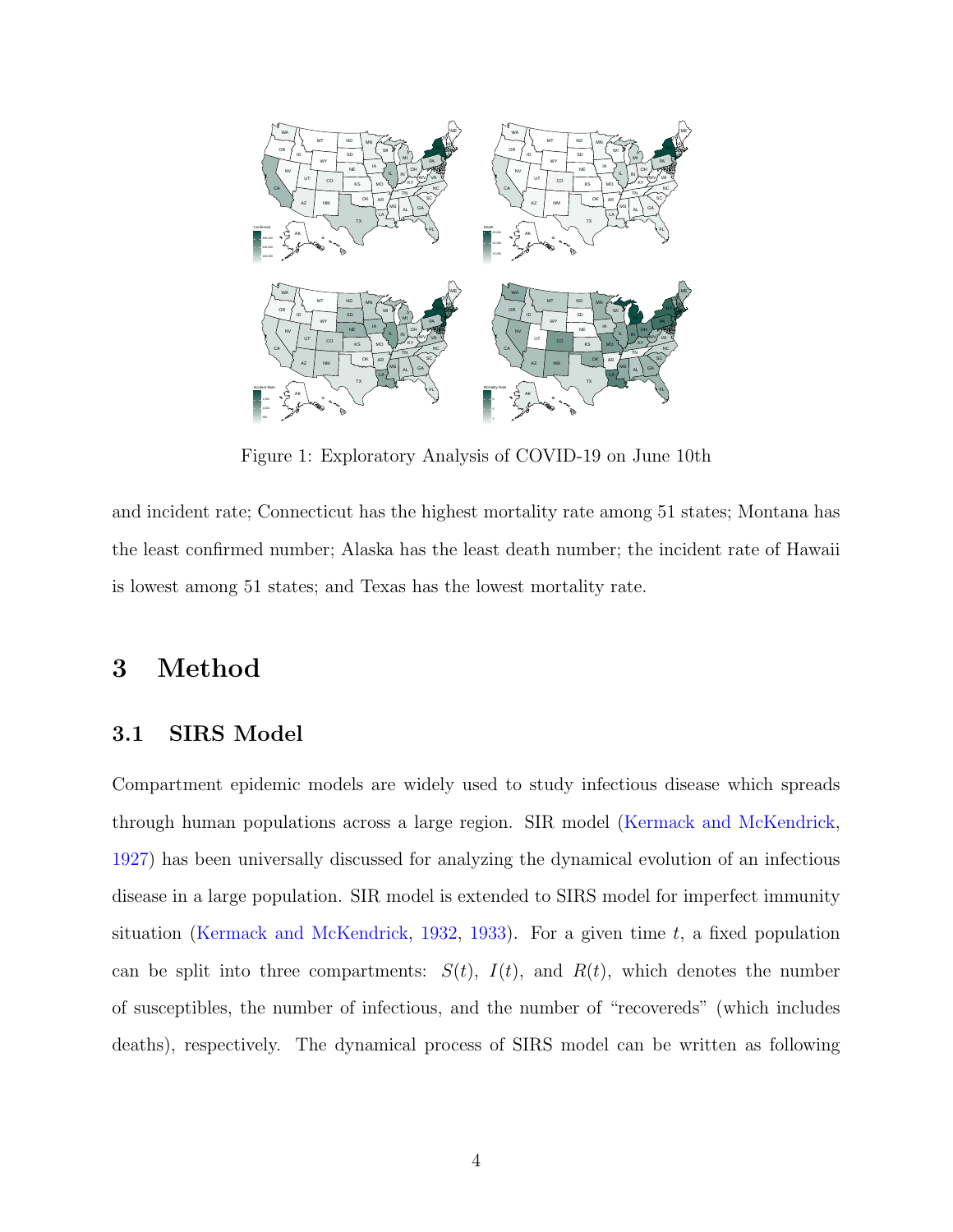nonlinear ordinary differential equations of three given compartments

<span id="page-4-0"></span>
$$
\begin{aligned}\n\frac{dS}{dt} &= -\beta SI/N + \phi R, \\
\frac{dI}{dt} &= \beta SI/N - \gamma I, \\
\frac{dR}{dt} &= \gamma I - \phi R,\n\end{aligned} \tag{1}
$$

where  $\beta$  denotes the average rate of contact per unit time multiplied by the probability of disease transmission per contact between a susceptible and an infectious subject,  $\gamma$  denotes the rate of recovery per unit time, which is the rate at which infectious individuals are removed from being infectious due to recovery (or death), and  $\phi$  denotes the rate of loss of immunity of recovered individuals per unit time, which is the rate at which recovered individuals become susceptible again [\(Anderson et al.,](#page-18-4) [1992;](#page-18-4) [Zhuang and Cressie,](#page-20-3) [2014\)](#page-20-3). By adding the equations in  $(1)$ , we notice that

$$
\frac{dS}{dt} + \frac{dI}{dt} + \frac{dR}{dt} = 0.
$$

Thus, the model postulates a fixed total population without entry and exits of demographic type. For example, there are no births or deaths caused by other than the disease we study in a certain time. The SIRS model assume the sum of all three compartments together is constant within a short period of time such that

<span id="page-4-1"></span>
$$
S(t) + I(t) + R(t) = N,\t\t(2)
$$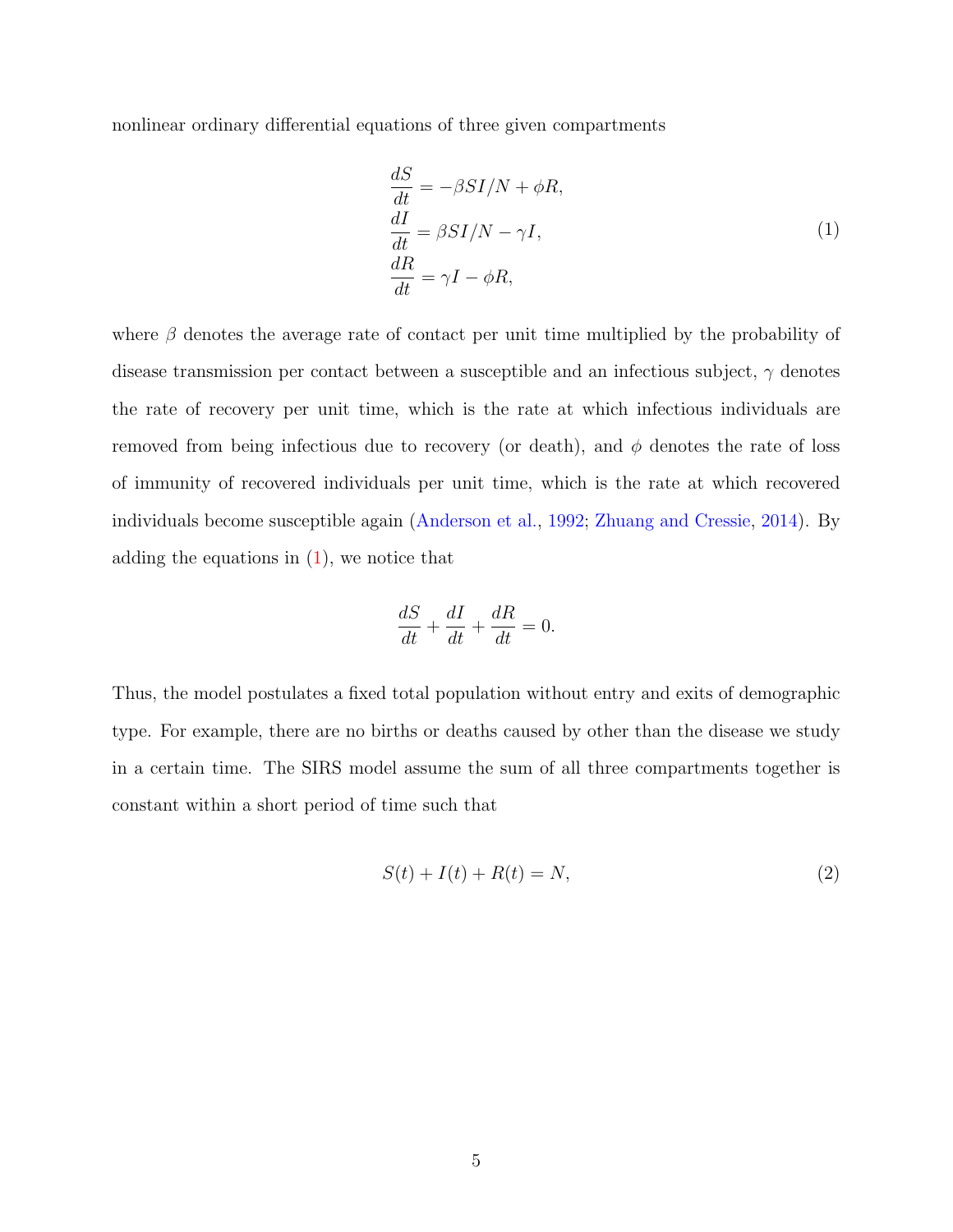where N is a fixed total population. In cases with discrete time  $t = 1, \ldots, T$  (in units of days), we have

<span id="page-5-0"></span>
$$
S(t+1) = S(t) - \beta S(t)I(t)/N + \phi R(t),
$$
  
\n
$$
I(t+1) = I(t) + \beta S(t)I(t)/N - \gamma I(t),
$$
  
\n
$$
R(t+1) = R(t) + \gamma I(t) - \phi R(t),
$$
\n(3)

with the same constraints as  $(2)$ .

<span id="page-5-2"></span>Based on the models in [\(3\)](#page-5-0) and [\(2\)](#page-4-1) and assmuptions in [\(Dukic et al.,](#page-18-5) [2012\)](#page-18-5), the data model of SIRS assumes conditional independent Poisson distributions evolving at discrete time points. For a given time  $t = 1, \ldots, T$ , the data models are

$$
Z_R(t)|P_R(t) \sim \text{Possion}(N \times P_R(t)),\tag{4}
$$

<span id="page-5-3"></span>and

$$
Z_I(t)|P_I(t) \sim \text{Possion}(N \times P_I(t)),\tag{5}
$$

where  $Z_R(t)$  and  $Z_I(t)$  are the observed number of "recovereds" (includes deaths) and infectious individuals at time  $t$ , respectively;  $N$  is known total number of population and  $Z_S(t) = N - Z_I(t) - Z_R(t); P_R(t)$  and  $P_I(t)$  are underlying true rates of recovered and infectious individuals. Thus, our observed data are  $\{(Z_R(t), Z_I(t))\} : t = 1, 2, \ldots, T$ . Based on the relationship between the number of "recovereds", infectious, and suspects, we have

<span id="page-5-1"></span>
$$
P_R(t) + P_I(t) + P_S(t) = 1,
$$
\n(6)

where  $P<sub>S</sub>(t)$  underlying rate of susceptible individuals.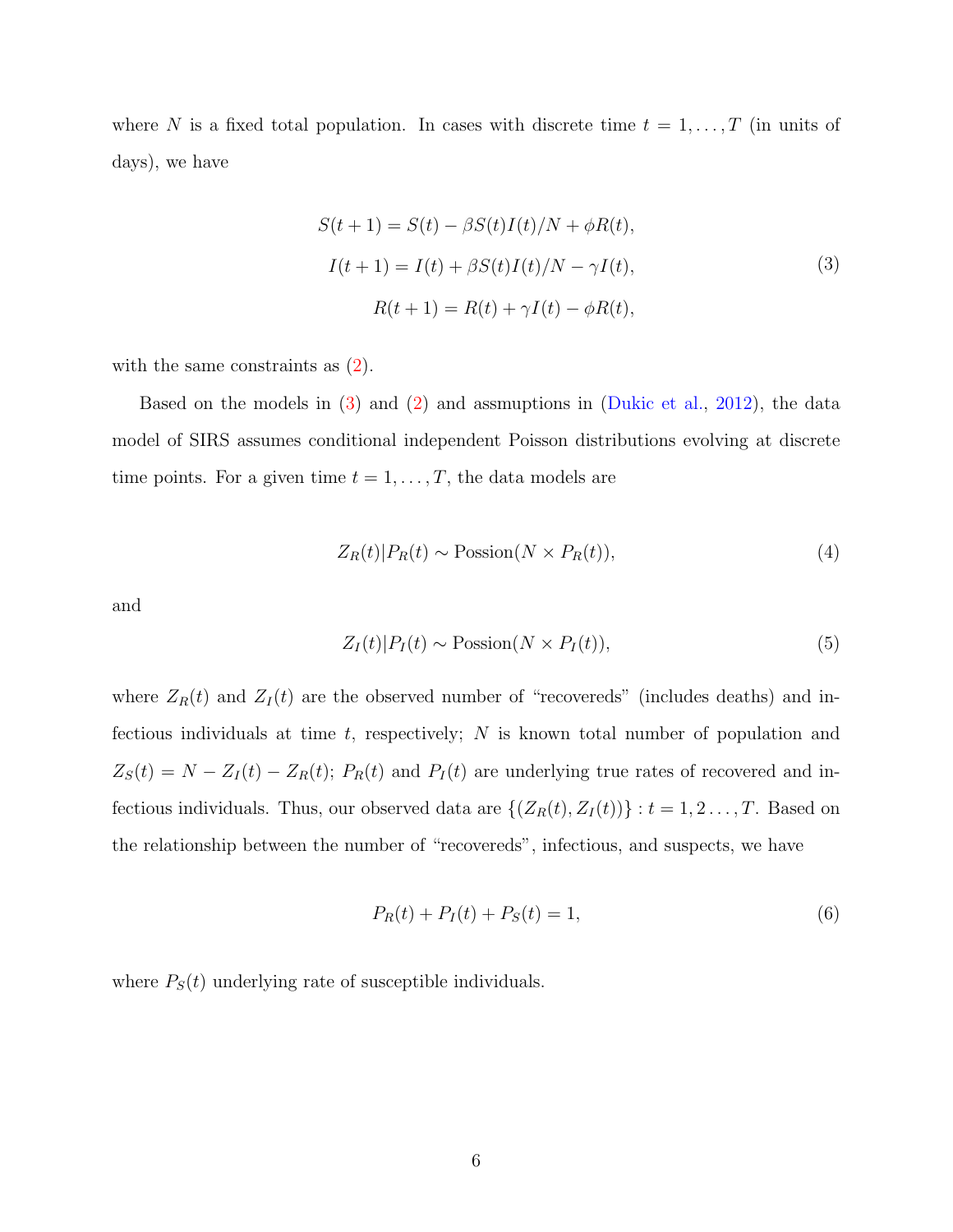Similar to [\(Zhuang and Cressie,](#page-20-3) [2014\)](#page-20-3), we have following hidden processes:

<span id="page-6-0"></span>
$$
P_R(t+1) = P_R(t) + \gamma P_I(t) - \phi P_R(t),
$$
  
\n
$$
P_I(t+1) = P_I(t) + \beta P_S(t) P_I(t) - \gamma P_I(t),
$$
  
\n
$$
P_S(t+1) = P_S(t) - \beta P_S(t) P_I(t) + \phi P_R(t).
$$
\n(7)

In order to model the hidden uncertainties in SIRS model, we define following transformation of  $P_R(t)$ ,  $P_I(t)$  and  $P_S(t)$  based on [\(6\)](#page-5-1)

<span id="page-6-2"></span><span id="page-6-1"></span>
$$
W_S(t) \equiv \log\left(\frac{P_S(t)}{P_R(t)}\right),
$$
  
\n
$$
W_I(t) \equiv \log\left(\frac{P_I(t)}{P_R(t)}\right).
$$
\n(8)

The time-varying process of  $W_R(t)$  and  $W_I(t)$  is defined as

$$
W_S(t + 1) = \mu_S(t) + \epsilon_S(t + 1),
$$
  
\n
$$
W_I(t + 1) = \mu_I(t) + \epsilon_I(t + 1),
$$
\n(9)

where  $\epsilon_S(t) \sim N(0, \sigma_S^2)$  and  $\epsilon_I(t) \sim N(0, \sigma_I^2)$  for  $t = 1, 2, ..., T$ . Based on [\(6\)](#page-5-1) and [\(7\)](#page-6-0), we have

$$
\mu_S(t) = W_S(t)
$$
  
+  $\log\left(1 + \frac{\phi}{\exp(W_S(t))} - \frac{\beta \exp(W_I(t))}{1 + \exp(W_S(t)) + \exp(W_I(t))}\right)$  (10)  
+  $\log\left(\frac{1}{1 + \gamma \exp(W_I(t)) - \phi}\right)$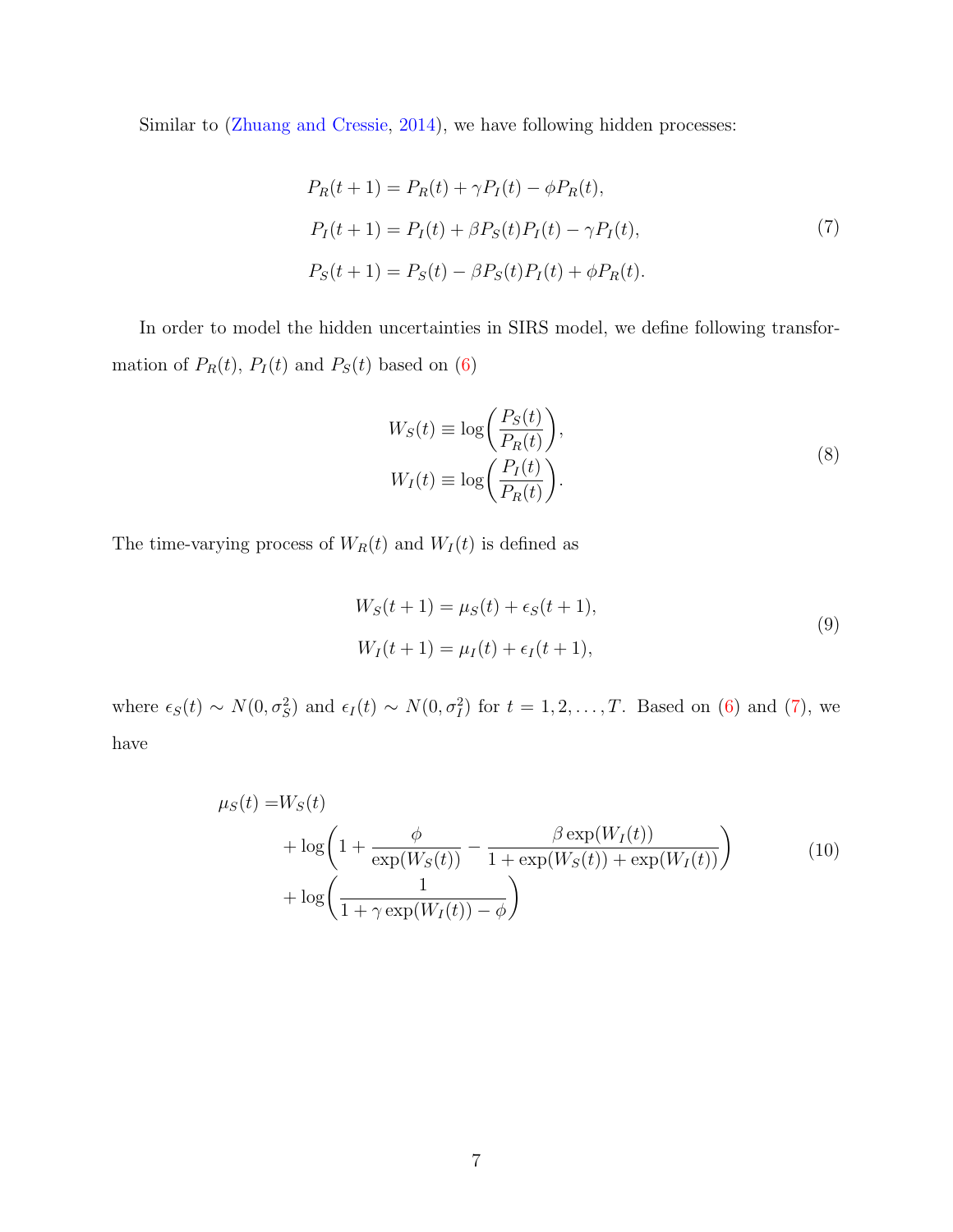$$
\mu_I(t) = W_I(t)
$$
  
+ 
$$
\log\left(1 - \gamma + \frac{\beta \exp(W_S(t))}{1 + \exp(W_S(t)) + \exp(W_I(t))}\right)
$$
  
+ 
$$
\log\left(\frac{1}{1 + \gamma \exp(W_I(t)) - \phi}\right)
$$
 (11)

<span id="page-7-0"></span>Based on the transformation in  $(8)$ , we have our data in  $(4)$  and  $(5)$  as

$$
Z_R(t)|W_S(t), W_I(t) \sim \text{Possion}\left(N \times \frac{1}{1 + \exp(W_S(t)) + \exp(W_I(t))}\right),
$$
  
\n
$$
Z_I(t)|W_S(t), W_I(t) \sim \text{Possion}\left(N \times \frac{\exp(W_I(t))}{1 + \exp(W_S(t)) + \exp(W_I(t))}\right).
$$
\n(12)

For the simplicity, we refer the model from [\(9\)](#page-6-2) to [\(12\)](#page-7-0) as  $\{(Z_R(t), Z_I(t), N), t = 1, 2, \ldots, T\} \sim$  $SIRS(\beta, \gamma, \phi, \sigma_S^2, \sigma_I^2)$ . Based on the transmission rate and recover rate, the basic reproduction number,  $R_0$ , can be calculated by

$$
R_0 = \frac{\beta}{\gamma}.\tag{13}
$$

#### 3.2 Heterogeneity Learning

In section [2,](#page-2-0) our motivating data is at state level in US and we are interested in whether there are heterogeneity patterns on the parameters of interest among different states. As an assumption, we believe that different states might have different parameters, however, some states will share similar pattern in transmission rate, recovery rate, or loss of immunity rate. Next, we introduce nonparametric Bayesian methods for heterogeneity learning of SIRS parameters over n different regions. In this section, we focus on the the transmission rate  $\beta$ for different regions. Recovery rate and loss of immunity rate can be parameterized in the same way.

Let  $z_1, \ldots, z_n \in \{1, \ldots, k\}$  denote clustering labels of n regions and  $\beta_1, \ldots, \beta_n$  denote the

8

and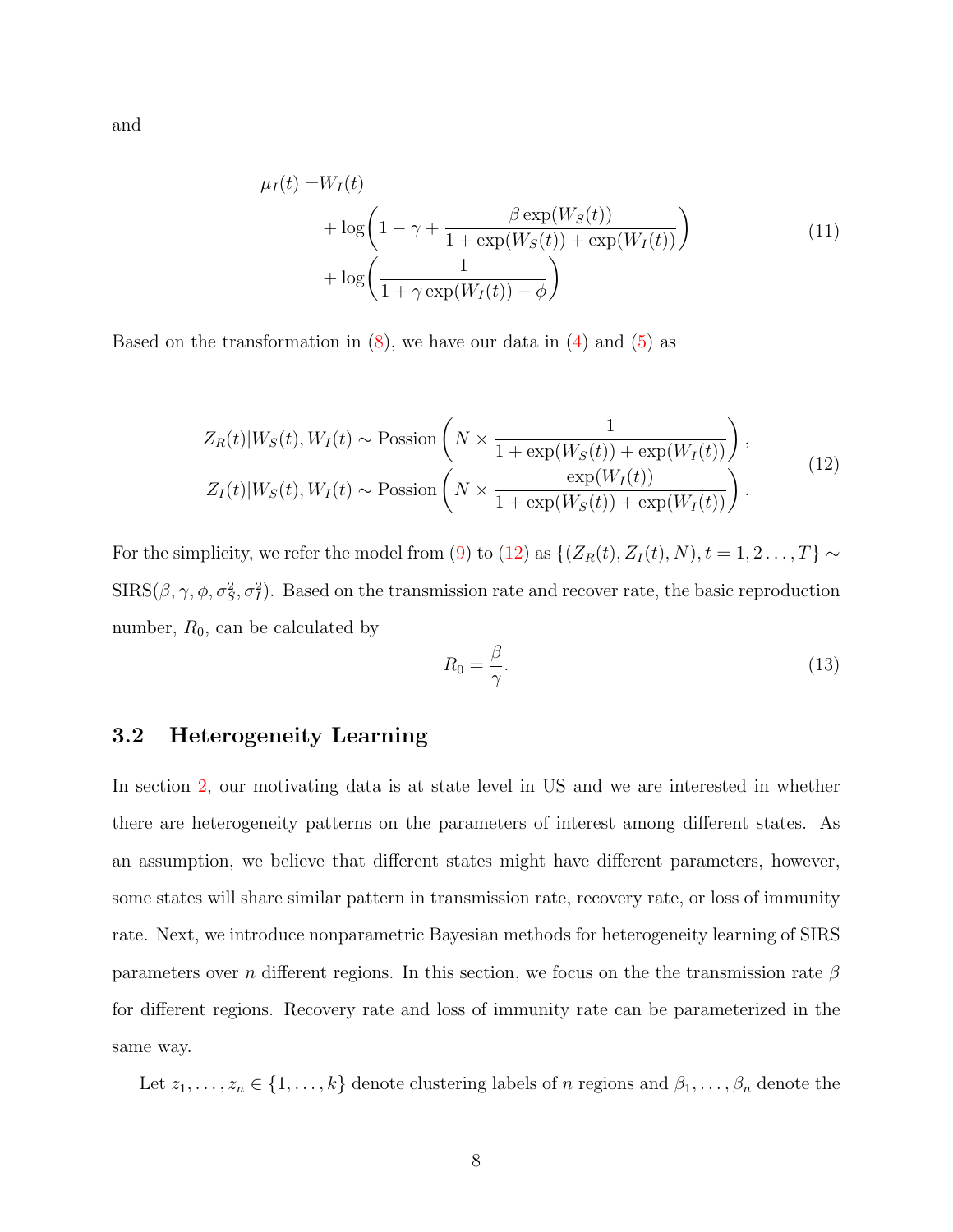corresponding parameters in SIRS model for n regions. Our goal is to cluster  $\beta_1, \ldots, \beta_n$  into k clusters with distinct values  $\beta_1^*, \ldots, \beta_k^*$ , which is usually unknown in practice. A popular solution for unknown  $k$  is to introduce the Dirichlet process mixture prior models [\(Antoniak,](#page-18-6) [1974\)](#page-18-6) as following:

$$
\beta_i \sim G, \quad G \sim DP(\alpha G_0), \tag{14}
$$

where  $G_0$  is a base measure and  $\alpha$  is a concentration parameter. If a set of values of  $\beta_1, \ldots, \beta_n$ are drawn from  $G$ , a conditional prior can be obtained by integration [\(Blackwell et al.,](#page-18-7) [1973\)](#page-18-7):

$$
p(\beta_{n+1} | \beta_1, \dots, \beta_n) = \frac{1}{n+\alpha} \sum_{j=1}^n \delta_{\beta_j}(\beta_{n+1}) + \frac{\alpha}{n+\alpha} G_0(\beta_{n+1}).
$$
 (15)

Here,  $\delta_{\beta_j}(\beta_\ell) = I(\beta_\ell = \beta_j)$  is a point mass at  $\beta_j$ . We can obtain the following equivalent models by introducing cluster membership  $z_j$ 's and letting the unknown number of clusters  $k$  go to infinity [\(Neal,](#page-19-8) [2000\)](#page-19-8).

$$
z_i | \boldsymbol{\pi} \sim \text{Discrete}(\pi_1, \dots, \pi_k),
$$
  

$$
\beta_c^* \sim G_0
$$
  

$$
\boldsymbol{\pi} \sim \text{Dirichlet}(\alpha/k, \dots, \alpha/k)
$$
 (16)

where  $\boldsymbol{\pi} = (\pi_1, \dots, \pi_k)$ . In addition, the distribution of  $z_i$  can be marginally given by a stick-breaking representation [\(Sethuraman,](#page-20-4) [1994\)](#page-20-4) of Dirichlet process (DP) as

<span id="page-8-0"></span>
$$
z_i \sim \sum_{h=1}^{\infty} \pi_h \delta_h,
$$
  

$$
\pi_h = \nu_h \prod_{\ell \le h} (1 - \nu_\ell),
$$
  

$$
\nu_h \sim \text{Beta}(1, \alpha),
$$
 (17)

where  $\delta_h$  is the Dirac function with mass at h.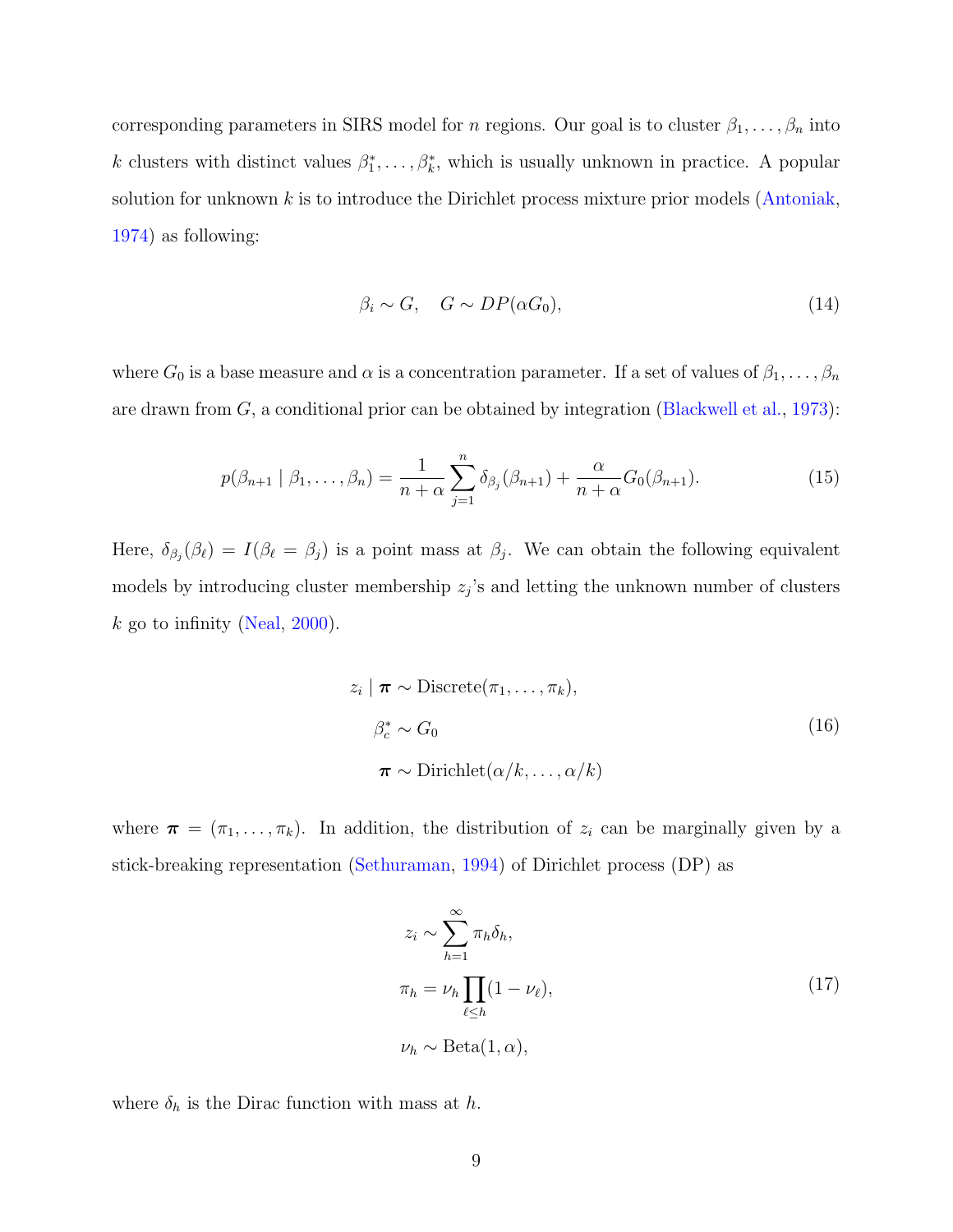However, [Miller and Harrison](#page-19-5) [\(2018\)](#page-19-5) proved that the DP mixture model produces extraneous clusters in the posterior leading to inconsistent estimation of the number of clusters even when the sample size grows to infinity. A modification of DP mixture model called Mixture of finite mixtures (MFM) model is proposed to circumvent this issue [\(Miller and](#page-19-5) [Harrison,](#page-19-5) [2018\)](#page-19-5):

<span id="page-9-0"></span>
$$
k \sim p(\cdot), \quad (\pi_1, \ldots, \pi_k) \mid k \sim \text{Dirichlet}(\eta, \ldots, \eta), \quad z_i \mid k, \pi \sim \sum_{h=1}^k \pi_h \delta_h, \quad i = 1, \ldots, n, \tag{18}
$$

where  $p(\cdot)$  is a proper probability mass function (p.m.f.) on  $\{1, 2, ..., \}$ .

Like the stick-breaking representation in [\(17\)](#page-8-0) of Dirichlet process, the MFM also has a similar construction. If we choose  $k - 1 \sim \text{Poisson}(\lambda)$  and  $\eta = 1$  in [\(18\)](#page-9-0), the mixture weights  $\pi_1, \dots, \pi_k$  is constructed as follows:

- 1. Generate  $\eta_1, \eta_2, \cdots \stackrel{\text{iid}}{\sim} \text{Exp}(\lambda),$
- 2.  $k = \min\{j : \sum_{i=1}^{j} \eta_i \ge 1\},\$
- 3.  $\pi_i = \eta_i$ , for  $i = 1, \dots, k 1$ ,
- 4.  $\pi_k = 1 \sum_{i}^{k-1} \pi_i$ .

For ease of exposition, we refer the stick-breaking representation of MFM above as  $MFM(\lambda)$ with default choice of  $p(\cdot)$  being Poisson( $\lambda$ ) and  $\eta = 1$ .

### <span id="page-9-1"></span>3.3 Hierarchical Model

In order to allow for simultaneously heterogeneity learning of three parameters in SIRS model, the MFM prior is introduced for parameters  $\beta$ ,  $\gamma$  and  $\phi$  in the SIRS model. Our observed data are  $\{(Z_R(t, s_i), Z_I(t, s_i), N_i) : t = 1, 2, ..., T, i = 1, 2, ..., n\}$ , where t denotes each discrete time point and i denotes each state. The hierarchical SIRS model with MFM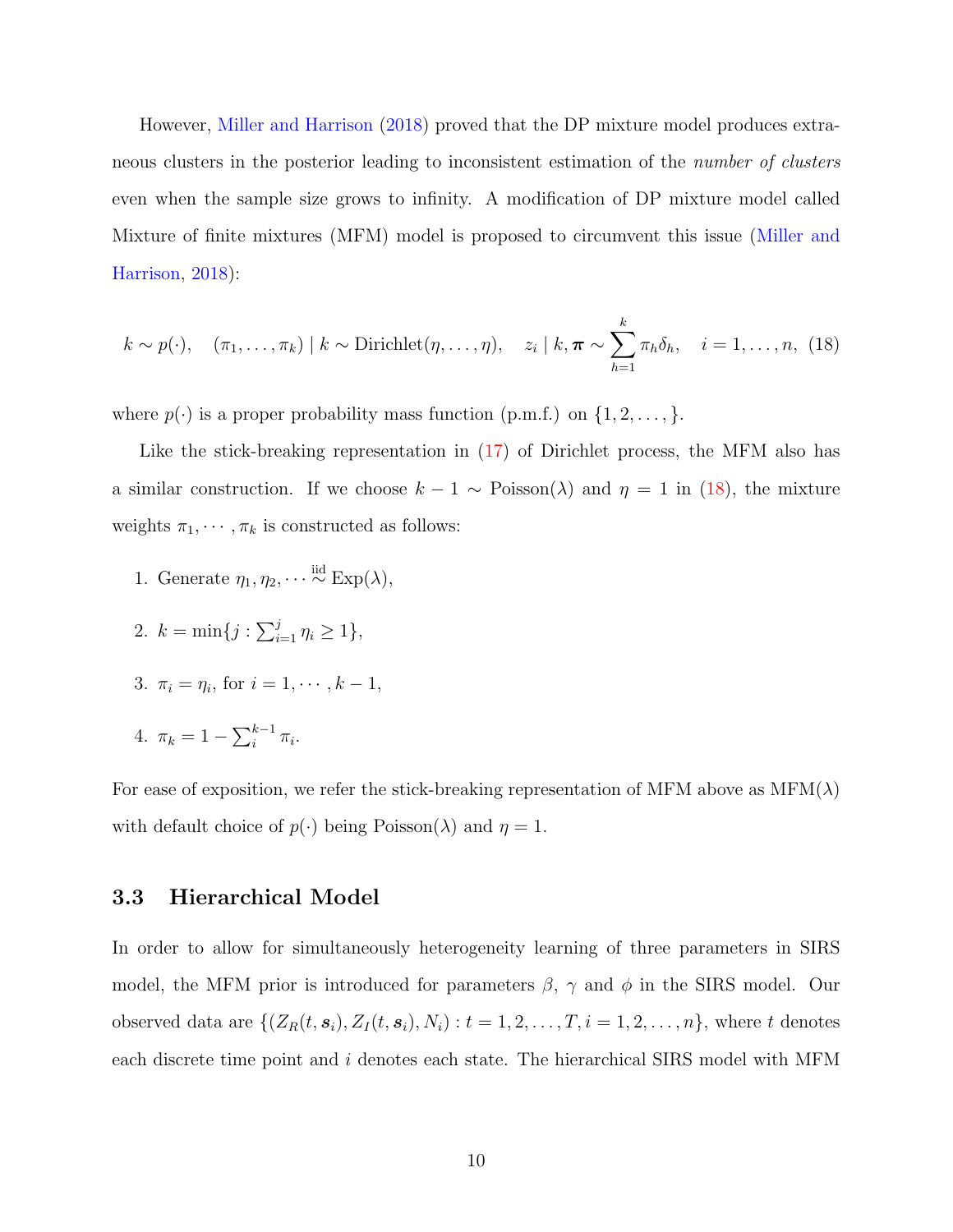<span id="page-10-1"></span>is given as

$$
\{ (Z_R(t, \mathbf{s}_i), Z_I(t, \mathbf{s}_i), N_i), t = 1, 2, \dots, T \} \sim \text{SIRS}(\beta_{z_i^{\beta}}, \gamma_{z_i^{\gamma}}, \phi_{z_i^{\phi}}, \sigma_{S,i}^2, \sigma_{I,i}^2), i = 1, 2, \dots, n
$$
  
\n
$$
z_i^{\beta} \sim \text{MFM}(\lambda_{\beta}), i = 1, 2, \dots, n,
$$
  
\n
$$
z_i^{\gamma} \sim \text{MFM}(\lambda_{\gamma}), i = 1, 2, \dots, n,
$$
  
\n
$$
z_i^{\phi} \sim \text{MFM}(\lambda_{\phi}), i = 1, 2, \dots, n,
$$
  
\n
$$
\beta_{z_i^{\beta}} \sim G_{\beta},
$$
  
\n
$$
\gamma_{z_i^{\gamma}} \sim G_{\gamma},
$$
  
\n
$$
\phi_{z_i^{\phi}} \sim G_{\phi},
$$
  
\n
$$
\sigma_{S,i}^2, \sigma_{I,i}^2 \sim \text{IG}(0.01, 0.01), i = 1, 2, \dots, n,
$$
  
\n(19)

where  $z^{\beta}$ ,  $z^{\gamma}$ , and  $z^{\phi}$  denote the cluster assignments of parameter  $\beta, \gamma$ , and  $\phi$ , respectively.  $G_{\beta}$ ,  $G_{\gamma}$ , and  $G_{\phi}$  is the base distribution for parameter  $\beta$ , $\gamma$ , and  $\phi$ , respectively. The choices of  $G_{\beta}$ ,  $G_{\gamma}$ , and  $G_{\phi}$  will be discussed in Section [3.4.](#page-10-0)

## <span id="page-10-0"></span>3.4 Prior and Posterior

For the hierarchical SIRS model with MFM introduced in Section [3.3,](#page-9-1) the set of parameters is denoted as  $\Theta = \{\beta_{z_i^{\beta}}, \gamma_{z_i^{\gamma}}, \phi_{z_i^{\phi}}, \sigma_{S,i}^2, \sigma_{I,i}^2, \lambda_{\beta}, \lambda_{\gamma}, \lambda_{\phi}: i = 1, 2 \ldots, n\}$ . To complete the model, we now specify the joint prior distribution for the parameters. Based on the natural constraints generated by [\(3\)](#page-5-0), we have following distribution for bases distribution  $G_{\beta}$ ,  $G_{\gamma}$  and  $G_{\phi}$ , respectively:

$$
\beta_{z_i^{\beta}} \sim \text{Uniform}(0, 1),
$$
  
\n
$$
\gamma_{z_i^{\gamma}} \sim \text{Uniform}(0, 1),
$$
  
\n
$$
\phi_{z_i^{\phi}} \sim \text{Uniform}(0, 1).
$$
 (20)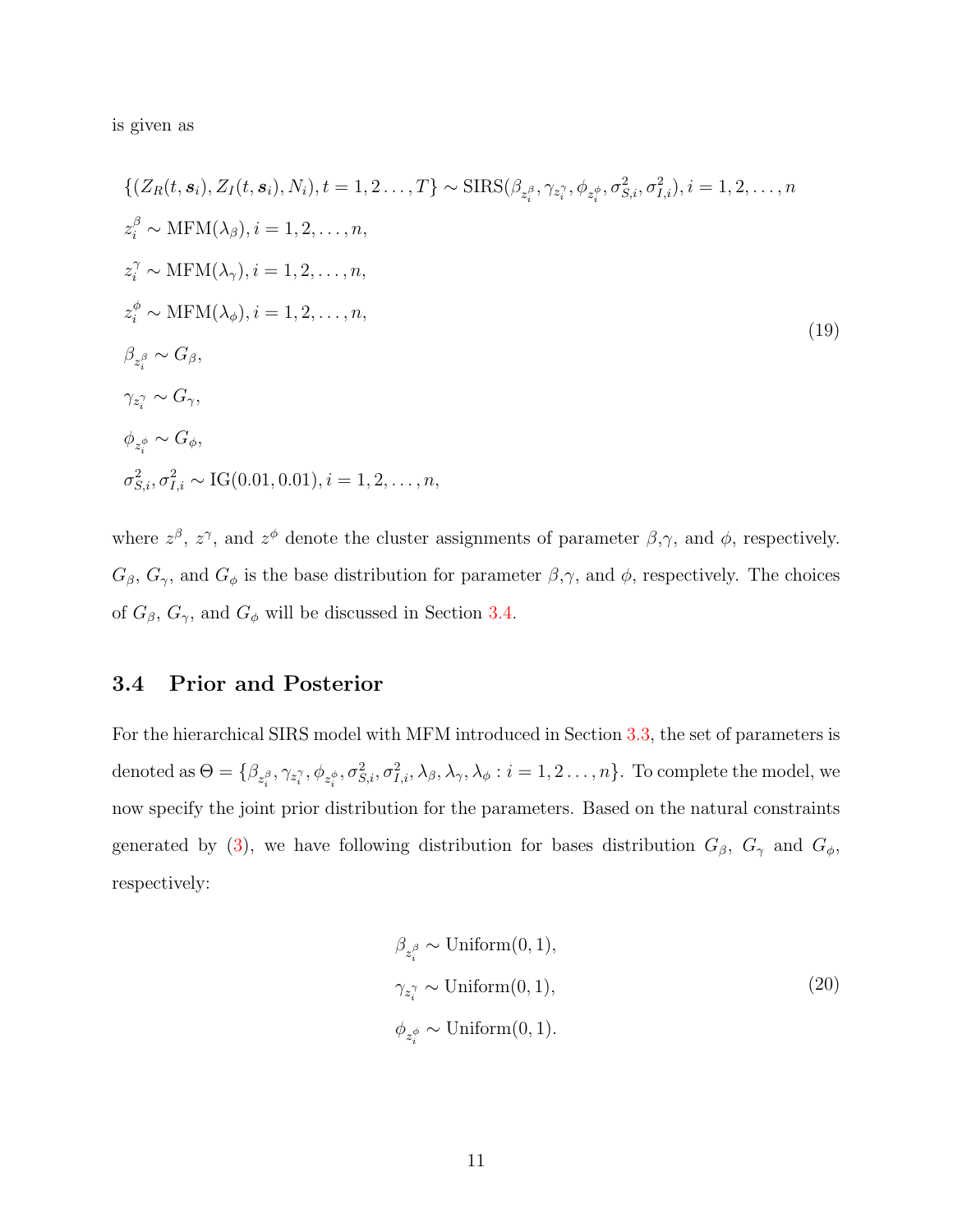For the hyperparameters for three MFM processes, we assign gamma prior  $Gamma(1,1)$ on  $\lambda_{\beta}, \lambda_{\gamma}, \lambda_{\phi}$ . With the joint prior distributions  $\pi(\Theta)$ , the posterior distribution of these parameters based on the data  $D = \{(Z_R(t, s_i), Z_I(t, s_i), N_i) : t = 1, 2, ..., T, i = 1, 2, ..., n\}$ is given as

$$
\pi(\Theta|(Z_R(t, \mathbf{s}_i), Z_I(t, \mathbf{s}_i), N_i): t = 1, 2, \dots, T, i = 1, 2, \dots, n) \propto L(D|\Theta) \times \pi(\Theta), \tag{21}
$$

where  $L(D|\Theta)$  is the full data likelihood given from the model [\(9\)](#page-6-2) to [\(12\)](#page-7-0). The analytical form of the posterior distribution of  $\pi(\Theta|(Z_R(t, s_i), Z_I(t, s_i), N_i) : t = 1, 2, \ldots, T, i = 1, 2, \ldots, n)$ is unavailable. Therefore, we carry out the posterior inference using the MCMC sampling algorithm to sample from the posterior distribution and then obtain the posterior estimates of the unknown parameters. Computation is facilitated by the nimble package [\(de Valpine](#page-18-8) [et al.,](#page-18-8) [2017\)](#page-18-8) in R which generates  $C++$  code for faster computation.

#### <span id="page-11-0"></span>3.5 Group Inference via MCMC Samples

After obtaining posterior samples, an important task is do inference on posterior samples. Using posterior mean or posterior median for grouping label  $z$  is not suitable. Instead, inference on the clustering configurations is obtained employing the modal clustering method of [\(Dahl,](#page-18-9) [2006\)](#page-18-9). The inference is based on the membership matrices of posterior samples,  $B^{(1)}, \ldots, B^{(M)}$ , where  $B^{(t)}$  for the t-th post-burn-in MCMC iteration is defined as:

$$
B^{(t)} = [B^{(t)}(i,j)]_{i,j \in \{1:n\}} = 1(z_i^{(t)} = z_j^{(t)})_{n \times n}, \quad t = 1, \dots, M,
$$
\n(22)

Here  $1(\cdot)$  denotes the indicator function, which means  $B^{(t)}(i, j) = 1$  indicates observations i and  $j$  are in the same cluster in the t-th posterior sample post burn-in. After obtaining the membership matrices of the posterior samples, a Euclidean mean for membership matrices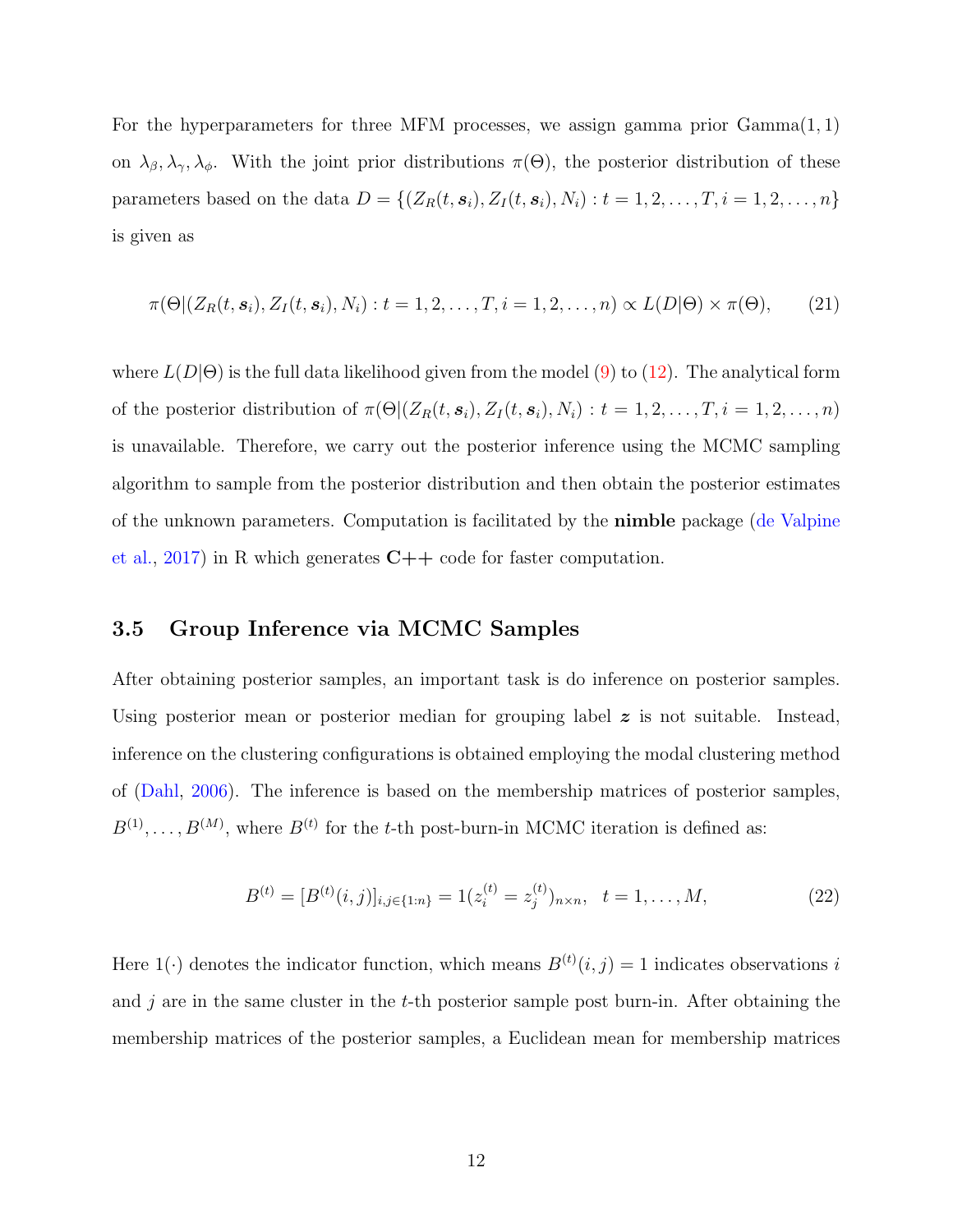is calculated by:

$$
\overline{B} = \frac{1}{M} \sum_{t=1}^{M} B^{(t)}
$$

Based on  $\overline{B}$  and  $B^{(1)}, \ldots, B^{(M)}$ , we find the iteration with the least squares distance to  $\overline{B}$  as

$$
C_L = \operatorname{argmin}_{t \in (1:M)} \sum_{i=1}^{n} \sum_{j=1}^{n} \{B(i,j)^{(t)} - \overline{B}(i,j)\}^2.
$$
 (23)

.

The estimated parameters, together with the cluster assignments  $z$ , are then extracted from the  $C_L$ -th post burn-in iteration.

## <span id="page-12-0"></span>4 Simulation

In this section, we investigate the performance of the hierarchical SIRS model with MFM from a variety of measures.

#### 4.1 Simulation Settings and Evaluation Metrics

In order to mimic the real dataset we analyze, we choose  $n = 51$  and the population for each location is assigned as the real data population for 51 states. The time length  $T$  equals 30 for all the simulation replicates. The total number of replicates in our simulation study is 100. For each parameter, we have two different groups and we set the true values of the parameters  $\beta_1 = 0.06, \beta_2 = 0.6, \phi_1 = 0.06, \phi_2 = 0.6,$ , and  $\gamma_1 = 0.06, \gamma_2 = 0.6$ . We randomly assign the labels to 51 locations and fix them over 100 replicates. The grouping labels for three parameters is given in Figure [2.](#page-13-0)

For each replicates, we have 15, 000 iterations MCMC samples and have first 5, 000 iterations burn-in in order to obtain samples from every 5th iteration of the last 10, 000 iterations.

The performance of the posterior estimates of parameters were evaluated by the mean bias (MB) and the mean standard deviation (MSD) in the following ways, take  $\beta$  as an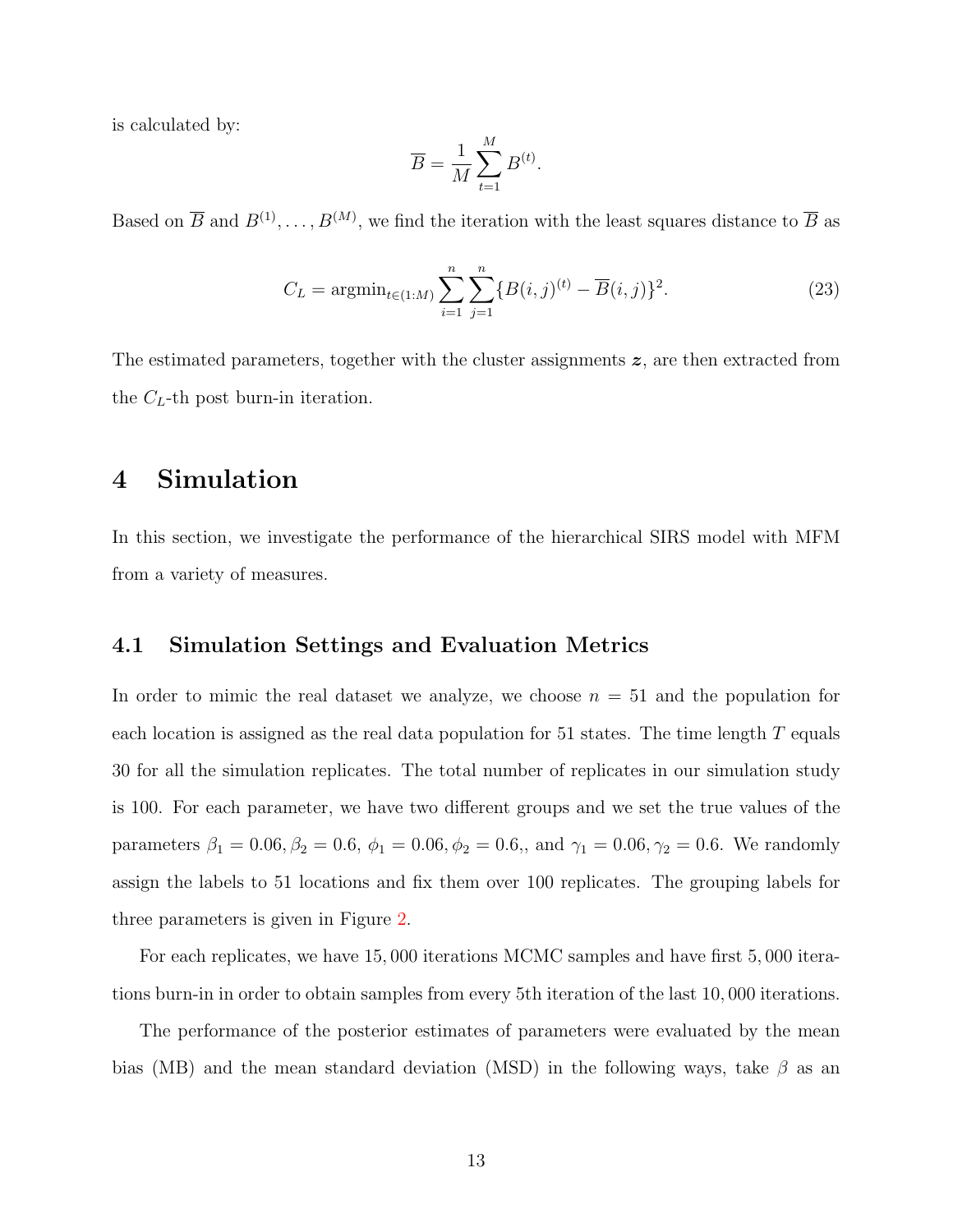<span id="page-13-0"></span>

Figure 2: Grouping Labels for  $\beta$ ,  $\gamma$ , and  $\phi$ 

example:

$$
\text{MAB} = \frac{1}{100} \sum_{r=1}^{100} \left\{ \frac{1}{n} \sum_{i=1}^{n} \hat{\beta}^r(\mathbf{s}_i) - \beta(\mathbf{s}_i) \right\},
$$

$$
\text{MSD} = \sqrt{\frac{1}{100} \sum_{r=1}^{100} \left\{ \frac{1}{n} \sum_{i=1}^{n} \left( \hat{\beta}^r(\mathbf{s}_i) - \overline{\hat{\beta}}(\mathbf{s}_i) \right)^2 \right\}},
$$

where  $\overline{\hat{\beta}}(\mathbf{s}_i)$  is the mean of the posterior estimate over 100 replicates.

For clustering estimation evaluation, the estimated number of clusters  $\widehat{K}$  for each replicate is summarized from the MCMC iteration picked by Dahl's method. Rand Index (RI; [Rand,](#page-19-9) [1971\)](#page-19-9) is applied to evaluate cluster configuration. The RI is calculated by R-package fossil [\(Vavrek,](#page-20-5) [2011\)](#page-20-5). A higher value of the RI represents higher accuracy of clustering The average RI (MRI) was calculated as the mean of RIs over the 100 replicates.

## 4.2 Simulation Results

The parameter estimation performance and clustering performance results are shown in Table [1](#page-14-1) and Table [2.](#page-14-2)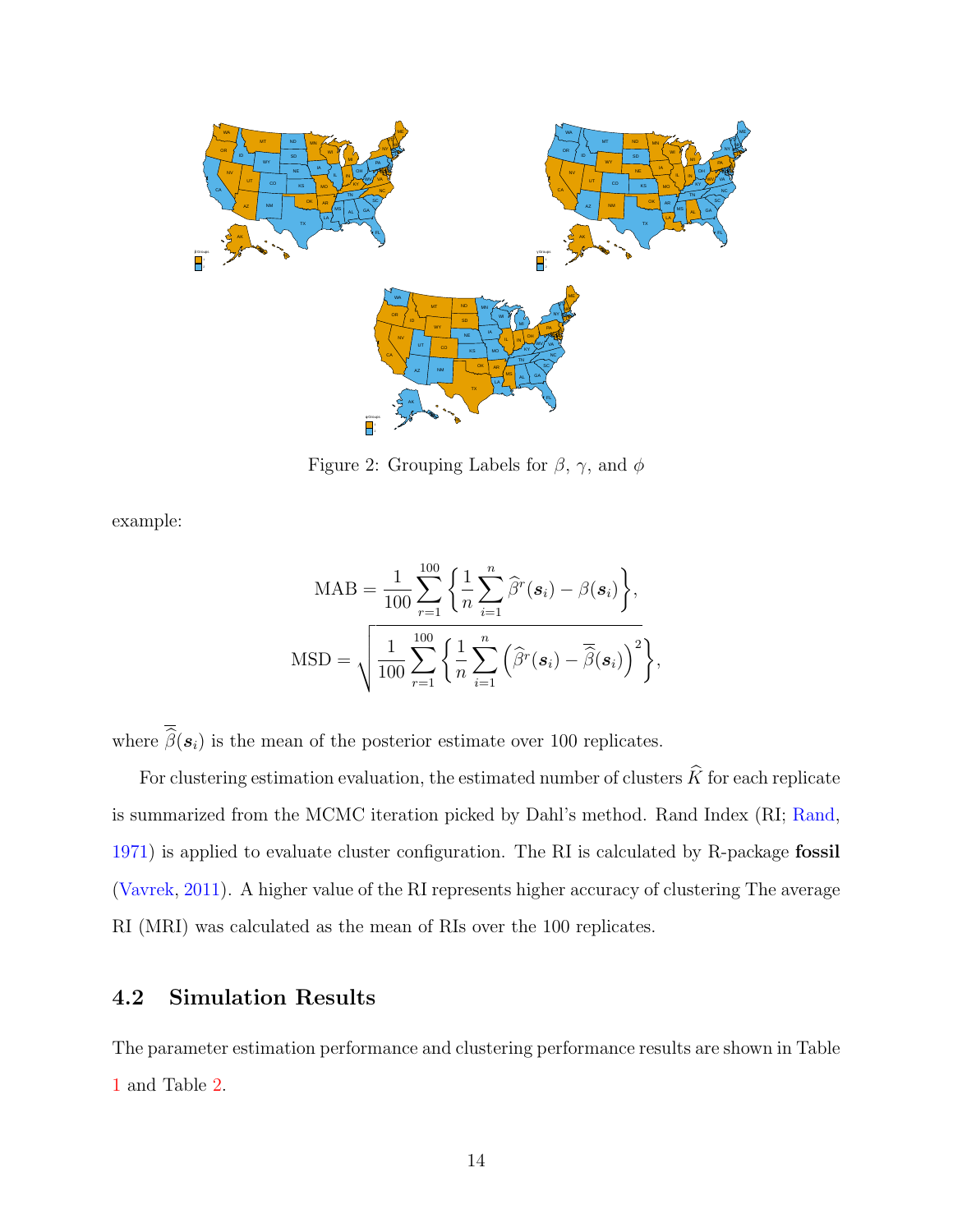| Parameter  | MВ       | <b>MSD</b> |
|------------|----------|------------|
| $\beta_1$  | 0.008    | 0.021      |
| $\beta_2$  | $-0.072$ | 0.152      |
| $\gamma_1$ | 0.007    | 0.017      |
| $\gamma_2$ | $-0.068$ | 0.151      |
| $\phi_1$   | 0.012    | 0.023      |
|            | $-0.069$ | 0.149      |

<span id="page-14-1"></span>Table 1: Estimation Performance for Simulation Study

<span id="page-14-2"></span>Table 2: Grouping Performance for Simulation Study

| Parameter |       | MRI S.D of RI | $K^-$ | S.D. of $K$ |
|-----------|-------|---------------|-------|-------------|
|           | 0.854 | 0.058         | 2.12  | 0.33        |
| $\gamma$  | 0.857 | 0.057         | 2.33  | 0.55        |
|           | 0.847 | 0.059         | 2.31  | 0.54        |

From the results shown in Table [1,](#page-14-1) we see that the MABs and MSDs of the parameters are both within a reasonable range. In general, performance of posterior estimates achieve a good target.

And we see that our proposed methods successfully recover the number of groups and grouping labels within a reasonable range for all three parameters from Table [2.](#page-14-2) Average rand index for all parameters around 0.85 indicate our proposed method truly recovers the group labels for all three parameters. The mean of the estimated number of groups is close to true number of groups over 100 replicates.

## <span id="page-14-0"></span>5 Real Data Analysis

#### 5.1 30-Day Analysis from April 1st

We analyze 30-Day data from April 1st, 2020. The reason why we analyze this time period data is that U.S. Government announced the suspension of entry as immigrants and nonimmigrants of certain additional persons who pose a risk of transmitting corona-virus <https://www.whitehouse.gov/presidential-actions/> on March 11th, 2020. From the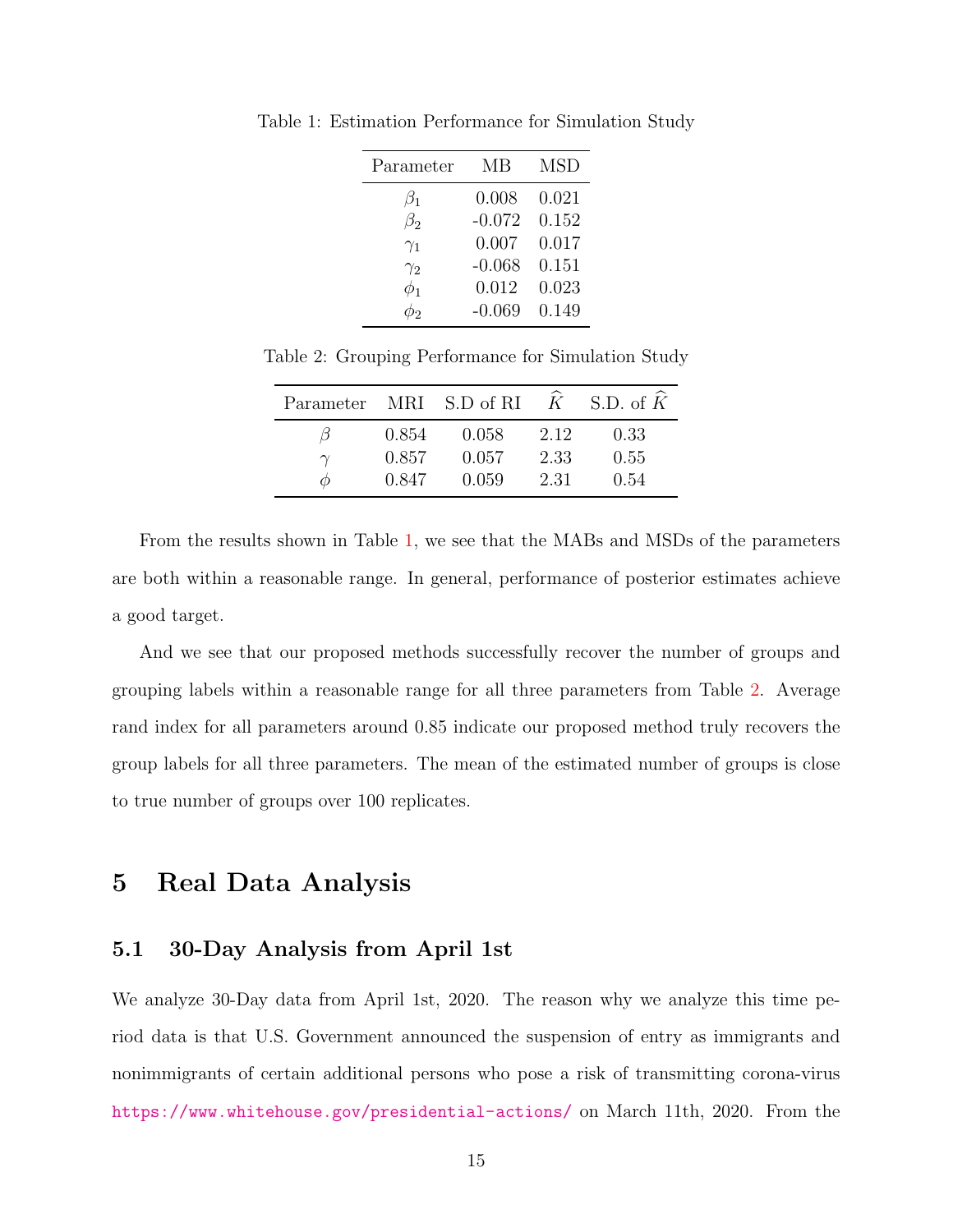April 1st, we can assume that there are very limited imported cases from outside U.S.. We analyze 30-day data based on the model in [\(19\)](#page-10-1) and use the priors discussed in Section [3.4.](#page-10-0) We run 50,000 MCMC iterations and burnin the first 20,000 iterations in order to obtain samples from every 10th iteration of the last 30, 000 iterations. The group labels are obtained by Dalh's method in Section [3.5.](#page-11-0)

For  $\beta$ , one group is identified.  $\beta = 0.079$  with 95% Highest Probability Density (HPD) interval [\(Chen and Shao,](#page-18-10) [1999\)](#page-18-10) (0.058, 0.098). For  $\gamma$ , three groups are identified with  $\gamma_1 =$ 0.0054 with HPD interval  $(0.0021, 0.0207), \gamma_2 = 0.0419$  with HPD interval  $(0.0022, 0.0609)$ and  $\gamma_3 = 0.0164$  with HPD interval(0.0035, 0.0241). Thirty three states including Alabama, Arizona, California, Colorado, Connecticut, District of Columbia, Florida, Georgia, Idaho, Illinois, Indiana, Kansas, Louisiana, Massachusetts, Michigan, Mississippi, Missouri, Nebraska, Nevada, New Jersey, North Carolina, Ohio, Oregon, Pennsylvania, Rhode Island, South Carolina, Texas, Utah, Vermont, Virginia, Washington, West Virginia, Wisconsin, belong to group one. Eleven states including Arkansas, Hawaii, Iowa, Maine, Minnesota, New Hampshire, North Dakota, Oklahoma, South Dakota, Tennessee, Wyoming , belong to group 2. And seven states including Alaska, Delaware, Kentucky, Maryland, Montana, New Mexico, New York, belong to group [3.](#page-16-0) The grouping labels for  $\gamma s$  are shown in Figure 3.

For  $\phi$ , one group is identified.  $\phi = 0.0015$  with HPD interval  $(1.181 \times 10^{-7}, 0.0047)$ .

With the estimated values of  $\beta$  and  $\gamma$ , the basic reproduction number,  $R_0$ , is calculated among different states. The values of  $R_0$  among different states are shown in Figure [4.](#page-16-1)

#### 5.2 30-Day Analysis from May 1st

The second time period we analyze is from May 1st, 2020. Other settings are same with previous analysis.

For  $\beta$ , one group is identified.  $\beta = 0.0042$  with 95% Highest Probability Density (HPD) interval [\(Chen and Shao,](#page-18-10) [1999\)](#page-18-10)  $(3.056 \times 10^{-8}, 0.1083)$ . Compared with previous 30-day data, in this time period, the transmission rate decrese a lot. For  $\gamma$ , two groups are identified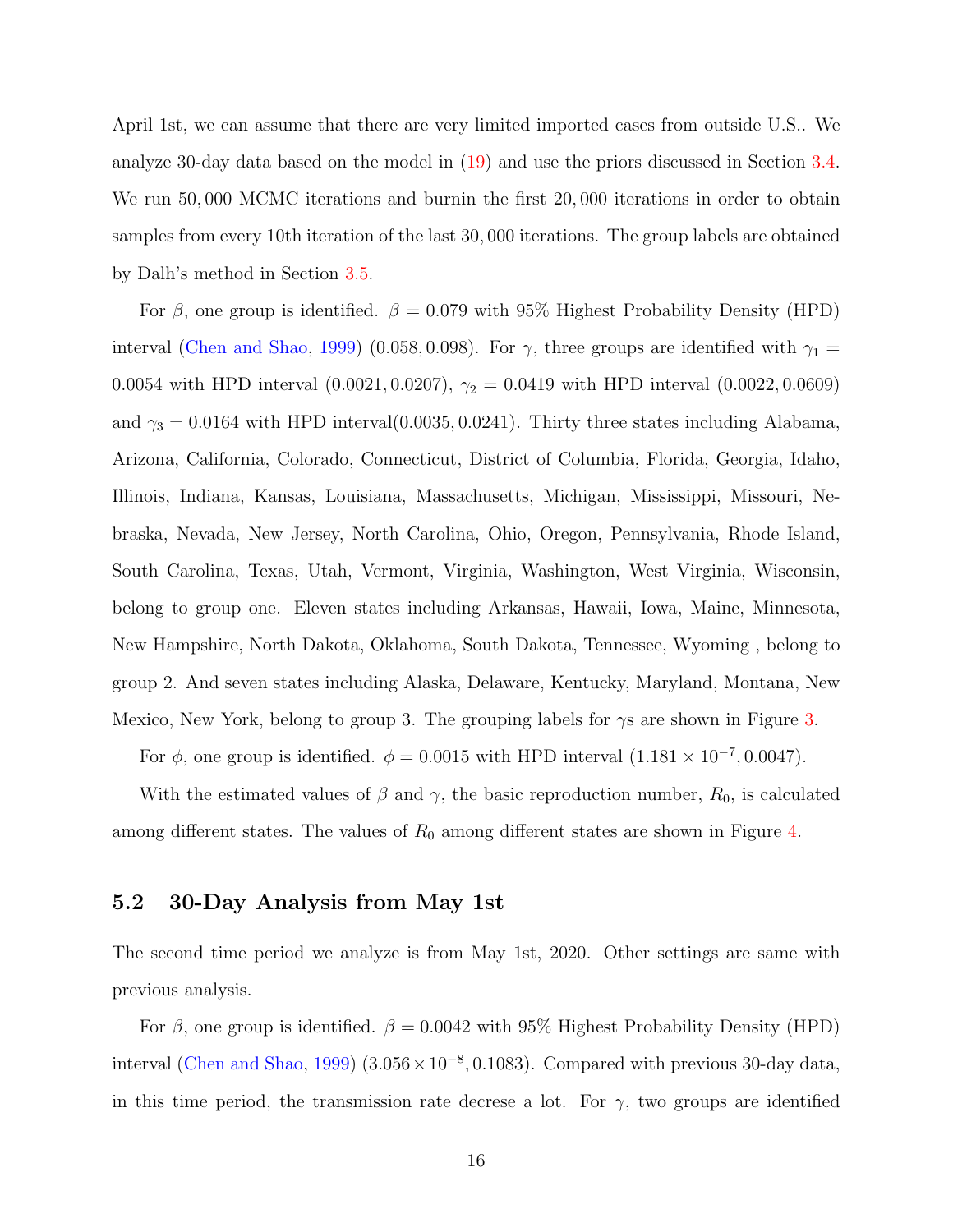<span id="page-16-0"></span>

Figure 3: Group Labels for  $\gamma s$  of April 1st data

<span id="page-16-1"></span>

Figure 4:  $\mathcal{R}_0$  for 51 States from April 1st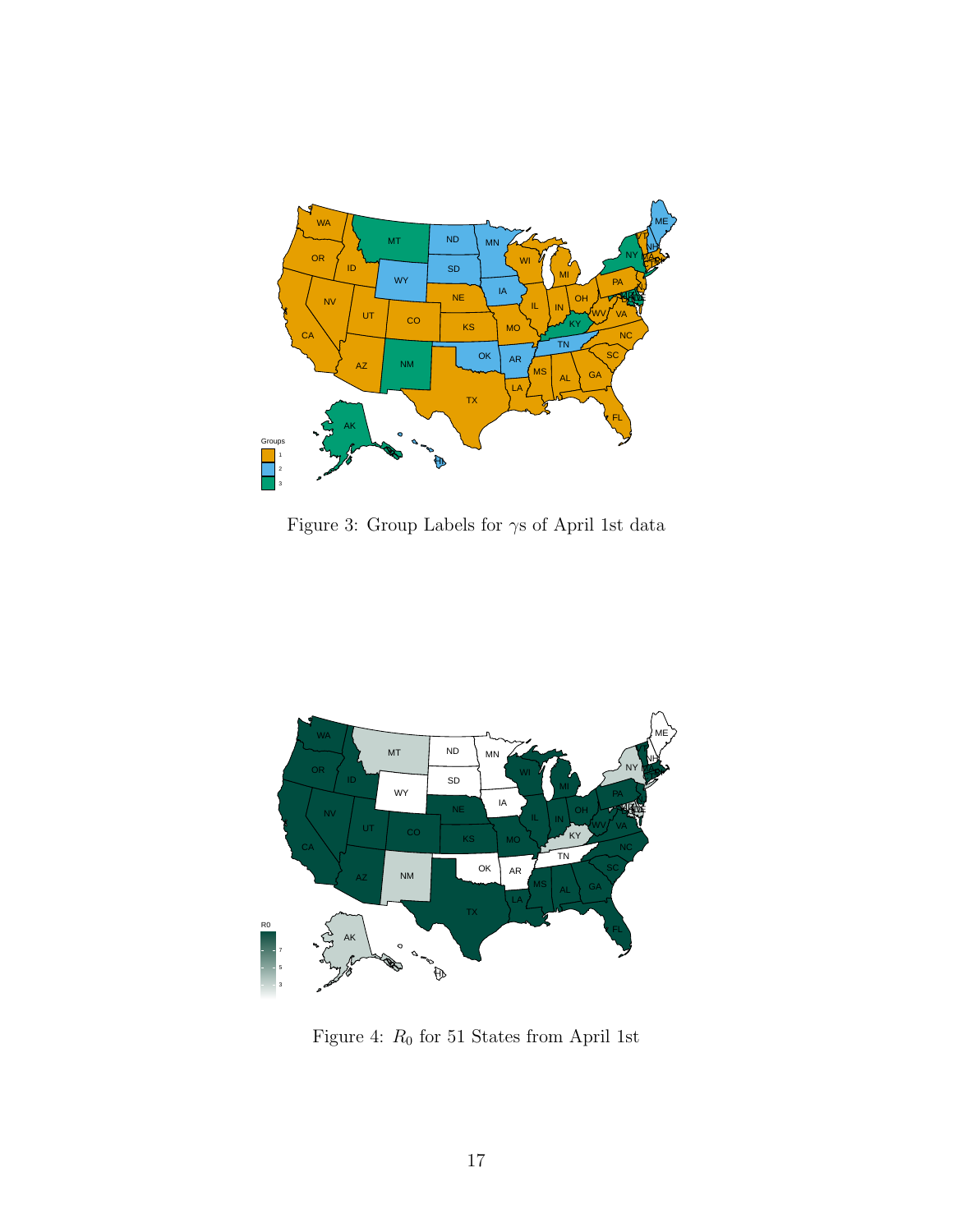with  $\gamma_1 = 0.0381$  with HPD interval  $(0.0048, 0.3713)$  and  $\gamma_2 = 0.0007$  with HPD interval (0.0003, 0.0013). Two states, Oregon and Vermont, are identified in group 1. Other states are identified in group 2. For  $\phi$ , one groups is identified.  $\phi = 0.0006$  with HPD interval  $(2.747 \times 10^{-7}, 0.0026).$ 

With the estimated values of  $\beta$  and  $\gamma$ , the basic reproduction number,  $R_0$ , is calculated among different states. There are two different groups for the basic reproduction number. One group include Oregon and Vermont with  $R_0 = 0.1102$ . The other group includes other 49 states with  $R_0 = 5.4619$ . Comparing to the 30 days period from April 1st, we can see a decrease for  $R_0$  in general.

## <span id="page-17-0"></span>6 Discussion

In this paper, we develop a nonparametric Bayesian heterogeneity learning method for SIRS model based on Mixture of Finite Mixtures model. This statistical framework was motivated by the heterogeneity of COVID-19 pattern among different regions. Our simulation results indicate that the proposed method can recover the heterogeneity pattern of parameters among different regions. Illustrated by the analysis of COVID-19 data in U.S., our proposed methods reveal the heterogeneity pattern among different states.

In addition, three topics beyond the scope of this paper are worth further investigation. First, we can add spatially dependent structure [\(Hu et al.,](#page-19-6) [2020;](#page-19-6) [Zhao et al.,](#page-20-6) [2020\)](#page-20-6) on the heterogeneity of different states. Second, our model assumes parameters are constant over a certain time period. Building heterogeneity learning model with time varying coefficients is an interesting future work. Finally, proposing a measurement error correction for SIRS devotes another interesting future work.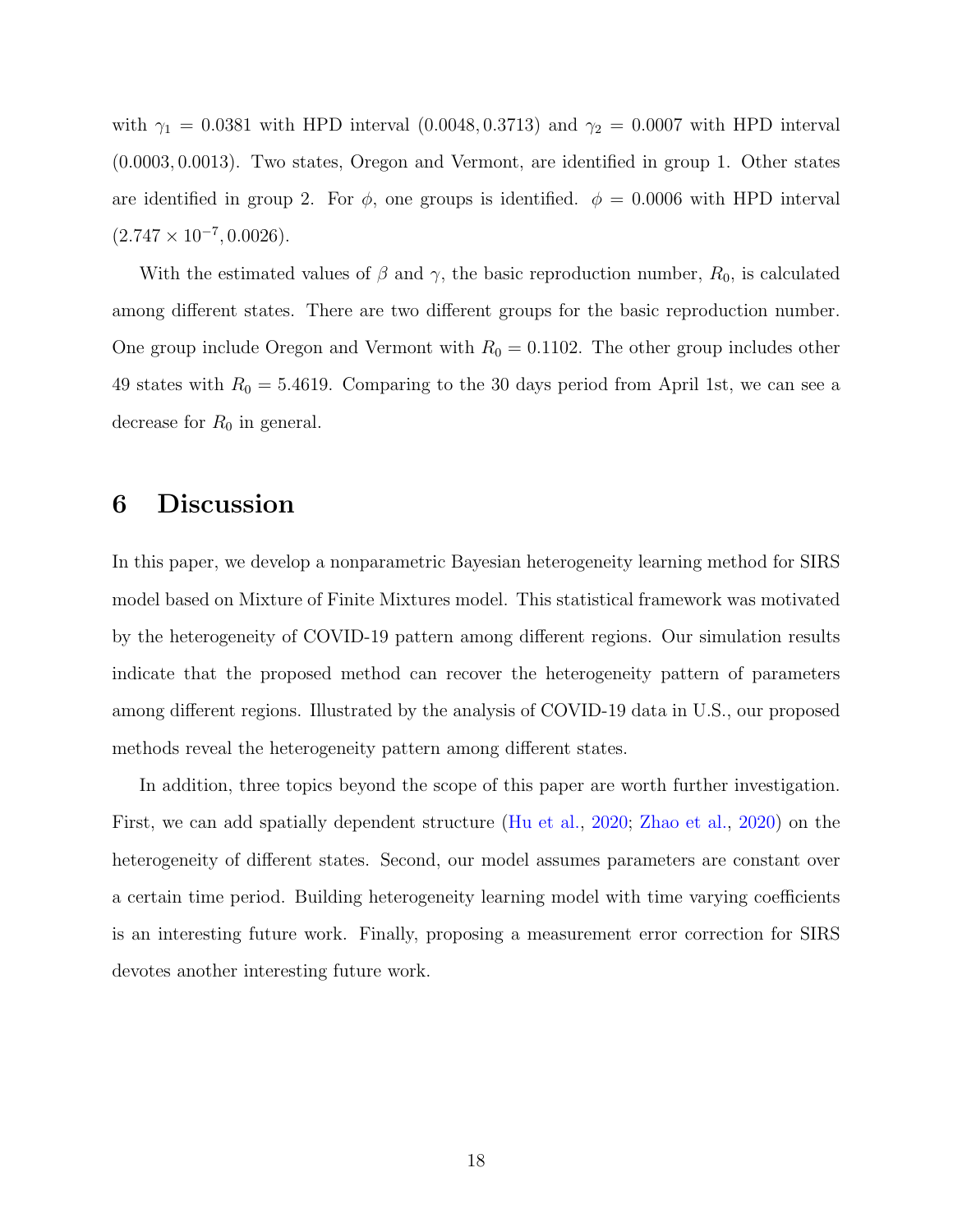# References

- <span id="page-18-4"></span>Anderson, R. M., B. Anderson, and R. M. May (1992). *Infectious diseases of humans:* dynamics and control. Oxford university press.
- <span id="page-18-6"></span>Antoniak, C. E. (1974). Mixtures of Dirichlet processes with applications to Bayesian nonparametric problems. The Annals of Statistics  $2(6)$ , 1152–1174.
- <span id="page-18-7"></span>Blackwell, D., J. B. MacQueen, et al. (1973). Ferguson distributions via Pólya urn schemes. The Annals of Statistics  $1(2)$ , 353–355.
- <span id="page-18-10"></span>Chen, M.-H. and Q.-M. Shao (1999). Monte carlo estimation of bayesian credible and hpd intervals. Journal of Computational and Graphical Statistics  $8(1)$ , 69–92.
- <span id="page-18-1"></span>Chen, Y.-C., P.-E. Lu, C.-S. Chang, and T.-H. Liu (2020). A time-dependent sir model for covid-19 with undetectable infected persons. arXiv preprint arXiv:2003.00122 .
- <span id="page-18-9"></span>Dahl, D. B. (2006). Model-based clustering for expression data via a dirichlet process mixture model. Bayesian inference for gene expression and proteomics 4, 201–218.
- <span id="page-18-8"></span>de Valpine, P., D. Turek, C. J. Paciorek, C. Anderson-Bergman, D. T. Lang, and R. Bodik (2017). Programming with models: writing statistical algorithms for general model structures with nimble. Journal of Computational and Graphical Statistics  $26(2)$ , 403–413.
- <span id="page-18-5"></span>Dukic, V., H. F. Lopes, and N. G. Polson (2012). Tracking epidemics with google flu trends data and a state-space seir model. Journal of the American Statistical Association  $107(500)$ , 1410–1426.
- <span id="page-18-2"></span>Geng, J., A. Bhattacharya, and D. Pati (2019). Probabilistic community detection with unknown number of communities. Journal of the American Statistical Association 114 (526), 893–905.
- <span id="page-18-3"></span>Geng, J., W. Shi, and G. Hu (2019). Bayesian nonparametric nonhomogeneous poisson process with applications to usgs earthquake data. arXiv preprint arXiv:1907.03186 .
- <span id="page-18-0"></span>Hethcote, H. W. (2000). The mathematics of infectious diseases. *SIAM review 42*(4), 599– 653.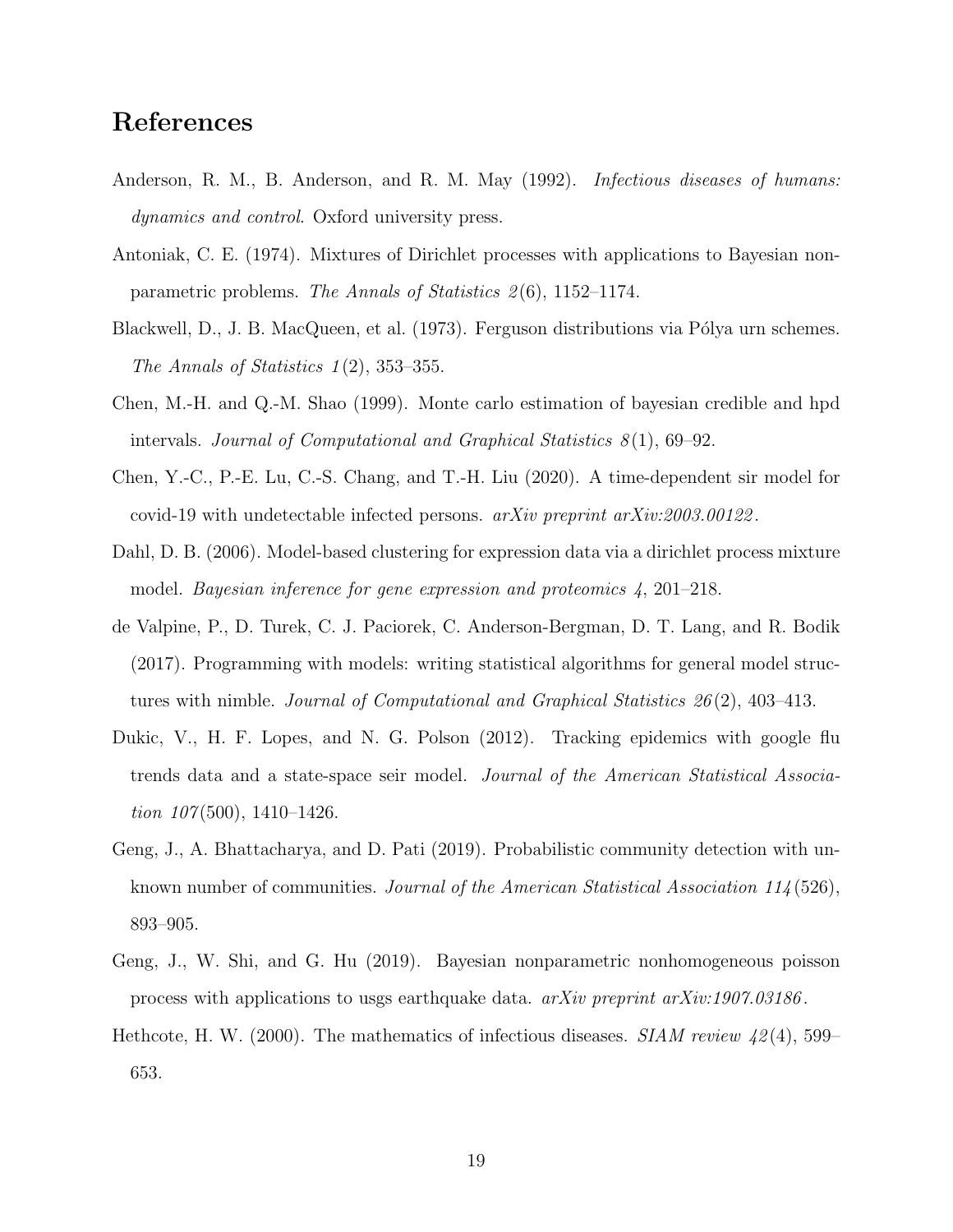- <span id="page-19-6"></span>Hu, G., J. Geng, Y. Xue, and H. Sang (2020). Bayesian spatial homogeneity pursuit of functional data: an application to the us income distribution.  $arXiv$  preprint arXiv:2002.06663 .
- <span id="page-19-3"></span>Jo, H., H. Son, S. Y. Jung, and H. J. Hwang (2020). Analysis of covid-19 spread in south korea using the sir model with time-dependent parameters and deep learning. *medRxiv*.
- <span id="page-19-7"></span>Kermack, W. O. and A. G. McKendrick (1927). A contribution to the mathematical theory of epidemics. Proceedings of the royal society of london. Series A, Containing papers of a mathematical and physical character 115 (772), 700–721.
- <span id="page-19-0"></span>Kermack, W. O. and A. G. McKendrick (1932). Contributions to the mathematical theory of epidemics. ii.the problem of endemicity. Proceedings of the Royal Society of London. Series A, containing papers of a mathematical and physical character 138 (834), 55–83.
- <span id="page-19-1"></span>Kermack, W. O. and A. G. McKendrick (1933). Contributions to the mathematical theory of epidemics. iii.further studies of the problem of endemicity. Proceedings of the Royal Society of London. Series A, Containing Papers of a Mathematical and Physical Character  $141(843)$ , 94-122.
- <span id="page-19-4"></span>Miller, J. W. and M. T. Harrison (2013). A simple example of Dirichlet process mixture inconsistency for the number of components. In Advances in Neural Information Processing Systems, pp. 199–206.
- <span id="page-19-5"></span>Miller, J. W. and M. T. Harrison (2018). Mixture models with a prior on the number of components. Journal of the American Statistical Association 113 (521), 340–356.
- <span id="page-19-8"></span>Neal, R. M. (2000). Markov chain sampling methods for Dirichlet process mixture models. Journal of Computational and Graphical Statistics 9(2), 249–265.
- <span id="page-19-9"></span>Rand, W. M. (1971). Objective criteria for the evaluation of clustering methods. *Journal of* the American Statistical association 66 (336), 846–850.
- <span id="page-19-2"></span>Read, J. M., J. R. Bridgen, D. A. Cummings, A. Ho, and C. P. Jewell (2020). Novel coronavirus 2019-ncov: early estimation of epidemiological parameters and epidemic predictions. MedRxiv.